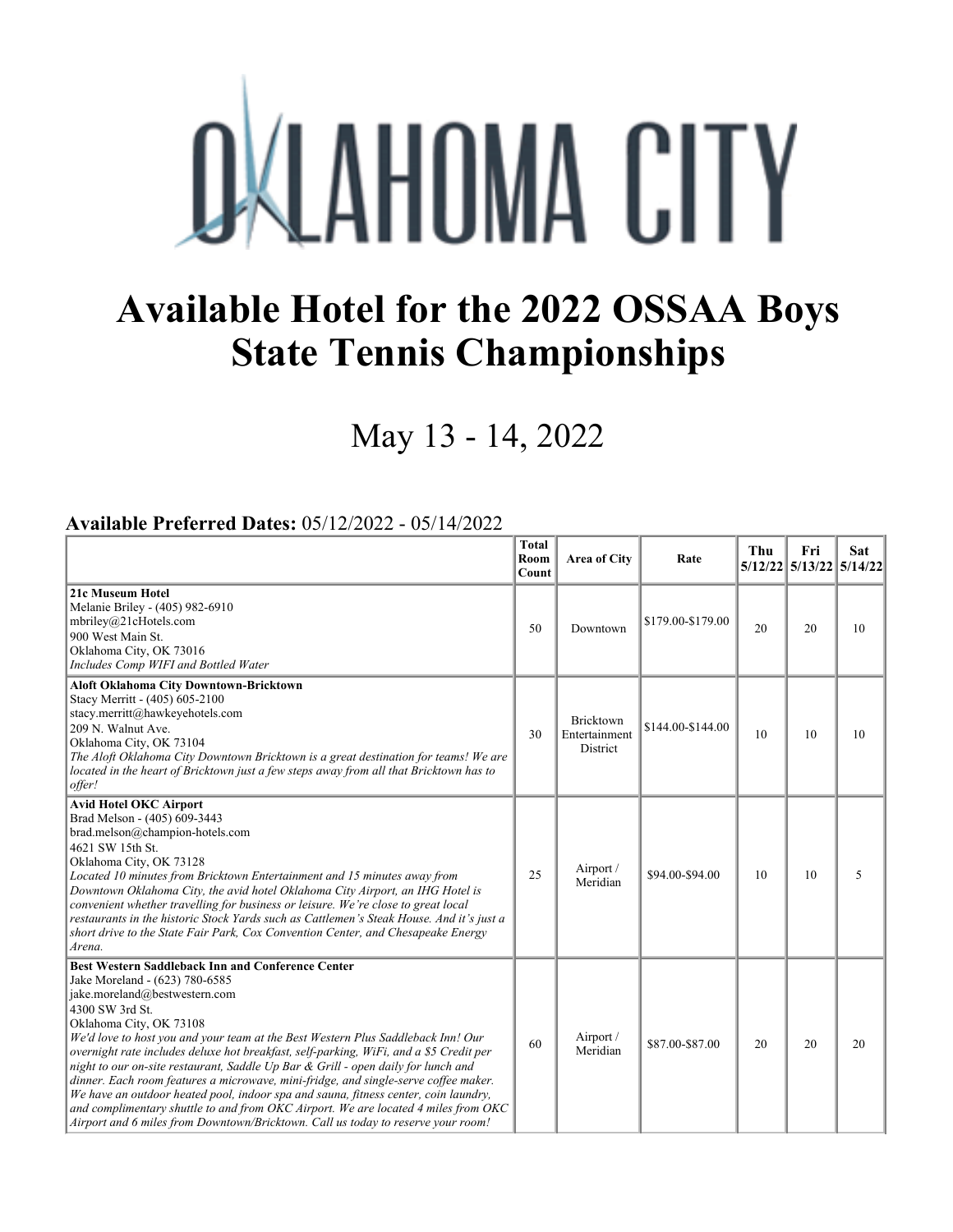| <b>Comfort Inn &amp; Suites OKC Near Bricktown</b><br>Sherree Martinez - (405) 605-0511<br>sherree.martinez@fourpointsoklahomacityairport.com<br>1809 E. Reno Ave.<br>Oklahoma City, OK 73117<br>The Comfort Inn & Suites Near Bricktown is pleased to offer group rates & availability<br>for the 2022 OSSAA Boys State Tennis Championships happening on May 12-15, 2022.<br>We are pleased to host any teams, family, fans & attendees that come our way. Our<br>rates include Breakfast. We are easily located & accessible to all major highways in<br>Oklahoma City.           | 30 | <b>Bricktown</b><br>Entertainment<br><b>District</b> | \$89.00-\$89.00   | 10 | 10 | 10 |
|--------------------------------------------------------------------------------------------------------------------------------------------------------------------------------------------------------------------------------------------------------------------------------------------------------------------------------------------------------------------------------------------------------------------------------------------------------------------------------------------------------------------------------------------------------------------------------------|----|------------------------------------------------------|-------------------|----|----|----|
| <b>Comfort Inn &amp; Suites West I-40</b><br>Sue Maroney-Smith - (405) 470-7676<br>ssmith@jacaruso.com<br>5921 SW 8th St.<br>Oklahoma City, OK 73128<br>Free Hot Breakfast                                                                                                                                                                                                                                                                                                                                                                                                           | 45 | Airport /<br>Meridian                                | \$90.00-\$90.00   | 15 | 15 | 15 |
| <b>Courtyard by Marriott Oklahoma City Northwest</b><br>Lead Catcher - (405) 848-0808<br>NorthTxleadcatcher@marriott.com<br>1515 NW Expressway<br>Oklahoma City, OK 73118<br>Thank you for your consideration. We are happy to offer \$109 rate and Rise & Dine<br>promotion.                                                                                                                                                                                                                                                                                                        | 30 | Northwest                                            | \$109.00-\$109.00 | 10 | 10 | 10 |
| <b>Embassy Suites by Hilton Oklahoma City Northwest</b><br>Trisha Cleaver - (405) 842-6633<br>trisha.cleaver@hilton.com<br>3233 NW Expressway<br>Oklahoma City, OK 73112<br>Two Room Suite with Two Queens includes free Made to Order breakfast and<br>complimentary evening reception.                                                                                                                                                                                                                                                                                             | 40 | Northwest                                            | \$129.00-\$129.00 | 15 | 20 | 5  |
| <b>Embassy Suites by Hilton Oklahoma City Will Rogers Airport</b><br>Debi Neumann - (405) 246-6010<br>Debi.Neumann@hilton.com<br>1815 S. Meridian Ave.<br>Oklahoma City, OK 73108<br>We can offer 10 double bed and 5 king bed suites. We can add more rooms based on<br>pickup.                                                                                                                                                                                                                                                                                                     | 45 | Airport /<br>Meridian                                | \$109.00-\$109.00 | 15 | 15 | 15 |
| Fairfield Inn & Suites Oklahoma City Downtown<br>Shannon Brown - (405) 604-5050<br>shannon.brown@marriott.com<br>10 SW 4th St.<br>Oklahoma City, OK 73109<br>Complimentary breakfast buffet and WiFi with every guest room                                                                                                                                                                                                                                                                                                                                                           | 45 | Downtown                                             | \$139,00-\$159,00 | 15 | 15 | 15 |
| Fairfield Inn Oklahoma City Quail Springs North<br>Michelle Wallace - (405) 446-4088<br>michelle.wallace@aimhosp.com<br>13520 Plaza Terr.<br>Oklahoma City, OK 73120<br>We would love host your group at Fairfield Marriott OKC Quail Springs                                                                                                                                                                                                                                                                                                                                        | 45 | Memorial<br>Road Corridor                            | \$89.00-\$89.00   | 15 | 15 | 15 |
| Four Points by Sheraton Oklahoma City Airport<br>Sherree Martinez - (405) 605-0511<br>sherree.martinez@fourpointsoklahomacityairport.com<br>4708 West I-40 service Rd.<br>Oklahoma City, OK 73128<br>The Four Points OKC Airport is pleased to offer group rates & availability for the 2022<br>OSSAA Boys State Tennis Championships happening on May 12-15, 2022. We are<br>pleased to host any teams, family, fans & attendees that come our way. Our rates<br>include Breakfast. We are easily located @ I-40 & Meridian & accessible to all major<br>highways in Oklahoma City. | 30 | Airport /<br>Meridian                                | \$89.00-\$89.00   | 10 | 10 | 10 |
| Hampton Inn & Suites Oklahoma City Airport<br>Bridget Matlock - (405) 604-8000<br>bridget.matlock@hilton.com<br>4333 SW 15th<br>Oklahoma City, OK 73108<br>Breakfast and Parking Included in Rates                                                                                                                                                                                                                                                                                                                                                                                   | 90 | Airport /<br>Meridian                                | \$129.00-\$149.00 | 30 | 30 | 30 |
| Hampton Inn & Suites Oklahoma City South<br>Joy Witte-Hunt - (405) 536-4663<br>Joy.Witte-Hunt@Hilton.com<br>920 SW 77th St.<br>Oklahoma City, OK 73139<br>Very few doubles only                                                                                                                                                                                                                                                                                                                                                                                                      | 30 | South                                                | \$115.00-\$125.00 | 10 | 10 | 10 |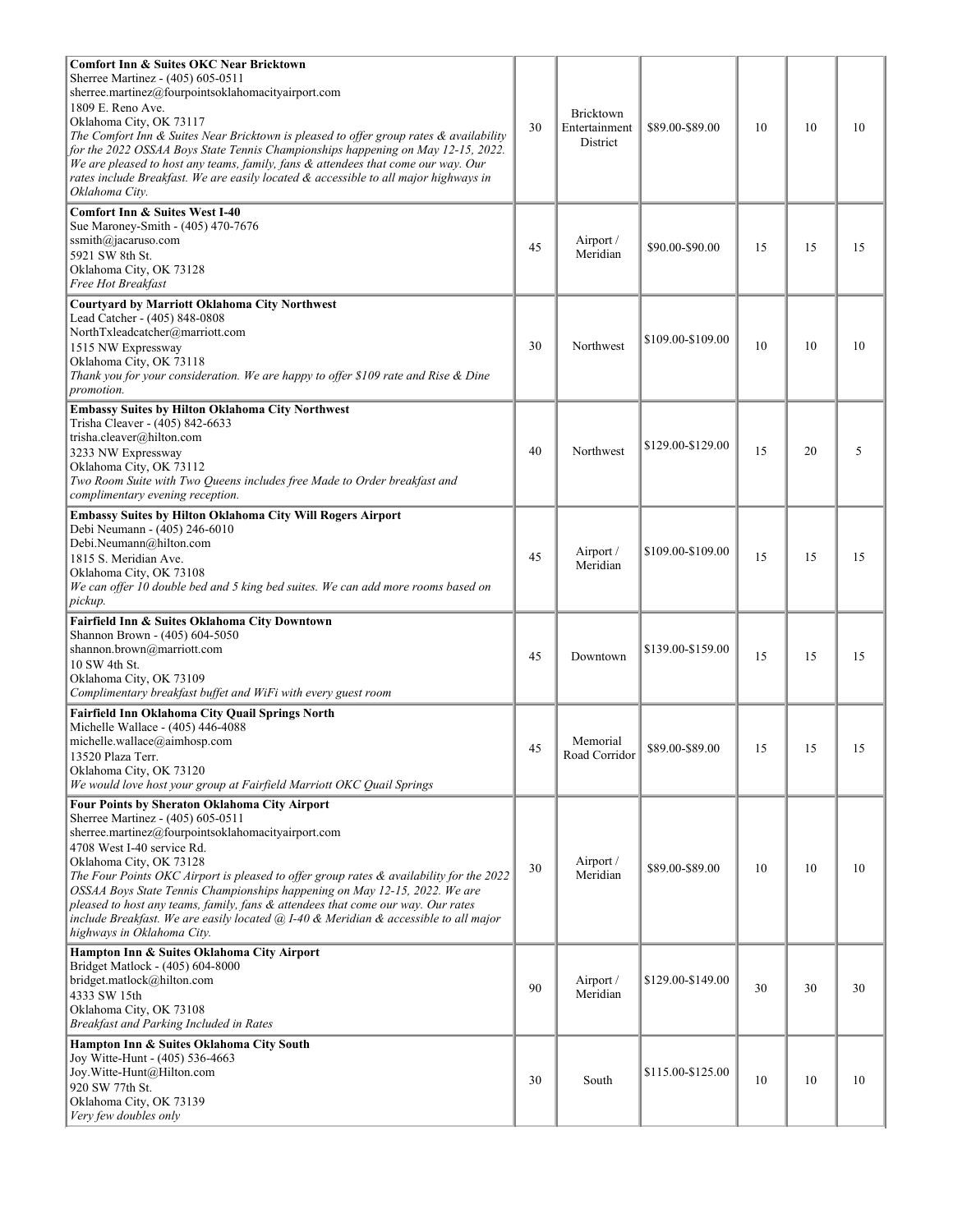| <b>Hampton Inn Oklahoma City Northwest</b><br>Paul Crone - (405) 886-5886<br>paul.crone@hilton.com<br>3022 NW Expressway<br>Oklahoma City, OK 73112<br>WE ARE ONLY 7 MINUTES FROM THE OKC TENNIS CENTER   \$99 for Doubles<br>and competitive rates for fans.   Full breakfast buffet (eggs, meat, yogurt, potatoes,<br>waffles, oatmeal, and more!) and we have the fastest Internet connection to our<br>competitors. (verified) $\vert$ Pay with Purchase Order $\vert$ We are the traveler-ranked leader<br>on Northwest Expressway, and we are known for our clean rooms!                                                                                                                                                                                                                                                                                                                                                                                                                                                                                                       | 54 | Northwest                              | \$99.00-\$99.00   | 18 | 18 | 18           |
|--------------------------------------------------------------------------------------------------------------------------------------------------------------------------------------------------------------------------------------------------------------------------------------------------------------------------------------------------------------------------------------------------------------------------------------------------------------------------------------------------------------------------------------------------------------------------------------------------------------------------------------------------------------------------------------------------------------------------------------------------------------------------------------------------------------------------------------------------------------------------------------------------------------------------------------------------------------------------------------------------------------------------------------------------------------------------------------|----|----------------------------------------|-------------------|----|----|--------------|
| Hilton Garden Inn Oklahoma City Airport<br>Marla O'Neal - (405) 942-1400<br>marla.oneal@hilton.com<br>801 S. Meridian Ave.<br>Oklahoma City, OK 73108<br>Hot Breakfast Buffet included.                                                                                                                                                                                                                                                                                                                                                                                                                                                                                                                                                                                                                                                                                                                                                                                                                                                                                              | 30 | Airport /<br>Meridian                  | \$95.00-\$95.00   | 10 | 10 | 10           |
| Hilton Garden Inn Oklahoma City Midtown<br>Valorie Willingham - (405) 607-4000<br>valorie@legacyok.com<br>2809 NW Expressway<br>Oklahoma City, OK 73112<br>\$114.00 Per room, per night plus tax. Standard rooms available one king or two<br>double queen bedrooms.                                                                                                                                                                                                                                                                                                                                                                                                                                                                                                                                                                                                                                                                                                                                                                                                                 | 60 | Northwest                              | \$114.00-\$114.00 | 20 | 20 | 20           |
| Holiday Inn & Suites Oklahoma City North<br>Lucas Shoemaker - (405) 286-4777<br>lucas@tnjgroup.com<br>6200 North Robinson Ave.<br>Oklahoma City, OK 73118<br>We offer a full-service restaurant and bar, indoor pool and jacuzzi hot tub, free wift and<br>free guest parking. We are also happy to inform you that we have guest business<br>centers, laundry services, and fitness centers to be used at your convenience. Our guest<br>rooms are spacious and our staff will be more than happy to assist you with any and all<br>of your needs. Please feel free to contact us if you have any other questions or if there is<br>anything else we can help you with. We hope we have the pleasure of earning your<br>business. Thank you. Holiday Inn and Suites OKC North Staff                                                                                                                                                                                                                                                                                                 | 60 | Northwest                              | \$109.00-\$109.00 | 20 | 20 | 20           |
| Holiday Inn Express & Suites I-240<br>Becca Rorer - (859) 368-1041<br>brorer@jacaruso.com<br>7817 S. Walker<br>Oklahoma City, OK 73139<br>Our hotel is located just minutes from Will Rogers World Airport, Tinker Airforce<br>Base, FAA, OK State Fair, Cox Convention Center, Chesapeake Arena, and the<br>Bricktown area. We are just steps away from many dining options, including a full bar<br>and also a place to entertain children. Our leisure travelers can take the family to Andy<br>Alligator's Fun Park which includes a water park, go-carts, and much more. Each of<br>our non-smoking rooms have a bluetooth alarm clock, 42" or 47" LED TV with HD<br>$channels + HBO$ , and a fridge/microwave. Stay Smart and begin your day with our<br>brand new Express Start Breakfast including cinnamon rolls. Our 24-hour Fitness<br>Center with free weights and cardio equipment and indoor pool will help you stay in<br>your best shape while you are away from home. To help you stay connected to the<br>outside world, our hotel provides free 100Mbps Internet. | 20 | Southwest                              | \$129.00-\$129.00 | 10 | 10 | $\mathbf{0}$ |
| Holiday Inn Express & Suites OKC Downtown-Bricktown<br>Ericka Dolbrus - (405) 778-8100<br>ericka.dolbrus@aimhosp.com<br>101 E. Main St.<br>Oklahoma City, OK 73104<br>• Complimentary Hot Continental Breakfast with our Famous Cinnamon Rolls •<br>Microwave & Mini Fridge in Each Room • Complimentary High Speed Internet<br>Throughout the Hotel • Self Parking Lot with Unlimited In/Out Privileges for just \$15<br>+ Tax Per Day Per Car • Fitness Center • Business Center, 24 Hour Market, and<br>Outdoor Courtyard Area • Walking distance to Restaurants & Activities in the<br>Downtown Bricktown Area                                                                                                                                                                                                                                                                                                                                                                                                                                                                   | 30 | Bricktown<br>Entertainment<br>District | \$109.00-\$109.00 | 10 | 10 | 10           |
| Hyatt Place Oklahoma City Airport<br>Ashley Fields - (405) 682-3900<br>ashley.fields@hyatt.com<br>1818 S. Meridian Ave.<br>Oklahoma City, OK 73108<br>Hyatt Place OKC Airport offering Suite Style rooms with cozy corner sectional<br>sofa-sleeper, wet bar, refrigerator, and separate workspace. Free parking, Free Wi-Fi,<br>complimentary shuttle service within a 3 mile radius, and free HOT breakfast.<br>Additional Perks on-site Bar, Grab-N-Go Snack Shop and 10% OFF local restaurants<br>within walking distance. Cut-off is May 04, 2022 then based on availability.                                                                                                                                                                                                                                                                                                                                                                                                                                                                                                   | 30 | Airport /<br>Meridian                  | \$89.00-\$89.00   | 10 | 10 | 10           |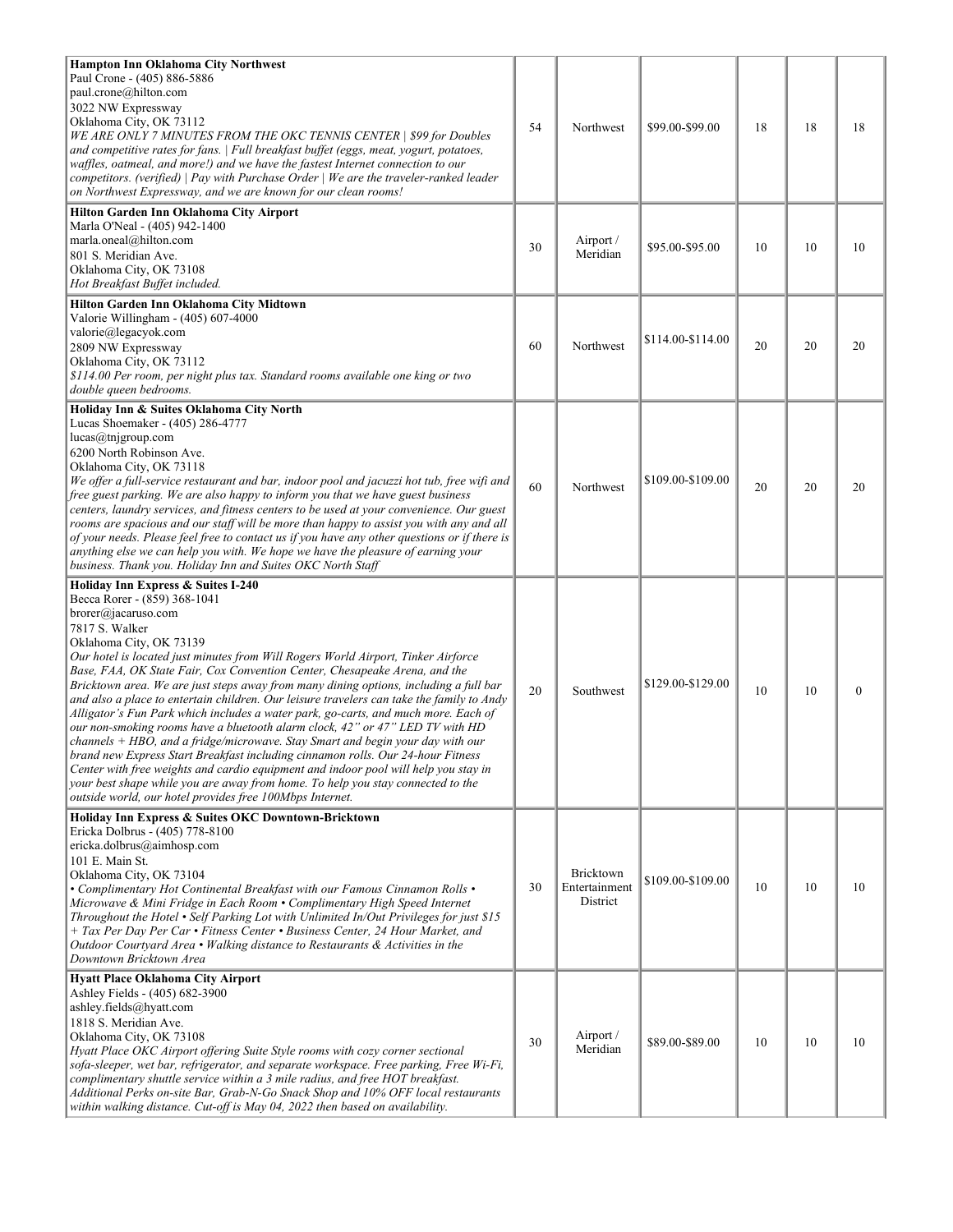| La Quinta Inn & Suites by Wyndham Oklahoma City Airport<br>Keli Seraphin - (405) 702-7720<br>keli.seraphin@champion-hotels.com<br>808 S. Meridian Ave.<br>Oklahoma City, OK 73108<br>LaQuinta is a new hotel that offers complimentary breakfast, *meeting space if<br>available,* wifi, parking, 24hr snack market and exceptional customer service agents<br>that are eager to meet the needs of our guests.                                                                                                                                                                                        | 75 | Airport /<br>Meridian                  | \$89.00-\$89.00   | 25 | 25 | 25 |
|-------------------------------------------------------------------------------------------------------------------------------------------------------------------------------------------------------------------------------------------------------------------------------------------------------------------------------------------------------------------------------------------------------------------------------------------------------------------------------------------------------------------------------------------------------------------------------------------------------|----|----------------------------------------|-------------------|----|----|----|
| La Quinta Inn & Suites Oklahoma City NW Expressway<br>Jig Patel - (405) 773-5575<br>lq53326gm@laquinta.com<br>4829 NW Expressway<br>Oklahoma City, OK 73132<br>Rooms and Rates are below                                                                                                                                                                                                                                                                                                                                                                                                              | 90 | Northwest                              | \$109.00-\$109.00 | 30 | 30 | 30 |
| Omni Oklahoma City Hotel<br>Rebecca Alcala - (405) 438-6466<br>rebecca.alcala@omnihotels.com<br>100 West Oklahoma City Blvd.<br>Oklahoma City, OK 73109<br>We would like to offer a flat rate of \$169 -Guests to call 1-800-THE-OMNI to book<br>reservations under the OSSAA Boys State Tennis Championships Room Block                                                                                                                                                                                                                                                                              | 45 | Downtown                               | \$169.00-\$169.00 | 15 | 15 | 15 |
| <b>Radisson Hotel OKC Airport</b><br>Sherree Martinez - (405) 605-0511<br>sherree.martinez@fourpointsoklahomacityairport.com<br>4716 West I-40 Service Rd.<br>Oklahoma City, OK 73128<br>The Radisson OKC Airport is pleased to offer group rates & availability for the 2022<br>OSSAA Boys State Tennis Championships happening on May 12-15, 2022. We are<br>pleased to host any teams, family, fans & attendees that come our way. Our rates<br>include Breakfast. We are easily located @ I-40 & Meridian & accessible to all major<br>highways in Oklahoma City.                                 | 30 | Airport /<br>Meridian                  | \$89.00-\$89.00   | 10 | 10 | 10 |
| <b>Renaissance Oklahoma City Downtown</b><br>Shannon Brown - (405) 604-5050<br>shannon.brown@marriott.com<br>100 E. Sheridan Ave.<br>Oklahoma City, OK 73104<br>If we are open :)                                                                                                                                                                                                                                                                                                                                                                                                                     | 60 | Bricktown<br>Entertainment<br>District | \$149,00-\$169.00 | 20 | 20 | 20 |
| Renaissance Waterford Oklahoma City Hotel<br>Daniel Kuziej - (405) 858-2410<br>dkuziej@waterfordokc.com<br>6300 Waterford Blvd.<br>Oklahoma City, OK 73118<br>Thanks for the opportunity! Rate includes breakfast.                                                                                                                                                                                                                                                                                                                                                                                    | 45 | Northwest                              | \$119,00-\$119.00 | 15 | 15 | 15 |
| <b>Sheraton Hotel Oklahoma City Downtown</b><br>DeeDee Devore - (405) 815-6001<br>ddevore@sheratonokc.com<br>1 North Broadway Ave.<br>Oklahoma City, OK 73102<br>The luxurious Sheraton in Downtown is located only 12 minutes and 8 miles from the<br>OKC Tennis Center. This special OSSAA Tennis Championship rate includes a deeply<br>discounted room rate, wireless internet and your choice of a king or double bed room.<br>Block 23 offers a full breakfast buffet for \$14 per person, kids under 5 eat free. Self<br>parking for \$10 per day is available in the attached parking garage. | 30 | Downtown                               | \$154.00-\$179.00 | 10 | 10 | 10 |
| SpringHill Suites Oklahoma City Airport<br>Samantha Crowley - (405) 604-0200<br>Samantha.Crowley@Marriott.com<br>510 S. MacArthur Blvd.<br>Oklahoma City, OK 73128<br>\$99 rate for all room types. Complimentary breakfast, parking and Wi-Fi. All rooms<br>are studio suites.                                                                                                                                                                                                                                                                                                                       | 30 | Airport /<br>Meridian                  | \$99.00-\$99.00   | 10 | 10 | 10 |
| Tru by Hilton Oklahoma City Airport<br>Danielle Wright - (918) 899-2285<br>daniellew@newcenturyhotels.com<br>802 South Meridian Ave.<br>Oklahoma City, OK 73108<br>Thank you for considering Tru OKC Airport! We can offer 10 double queens at a \$94<br>rate. Our room rates include parking, Wi-Fi, and breakfast.                                                                                                                                                                                                                                                                                  | 30 | Airport /<br>Meridian                  | \$94.00-\$94.00   | 10 | 10 | 10 |